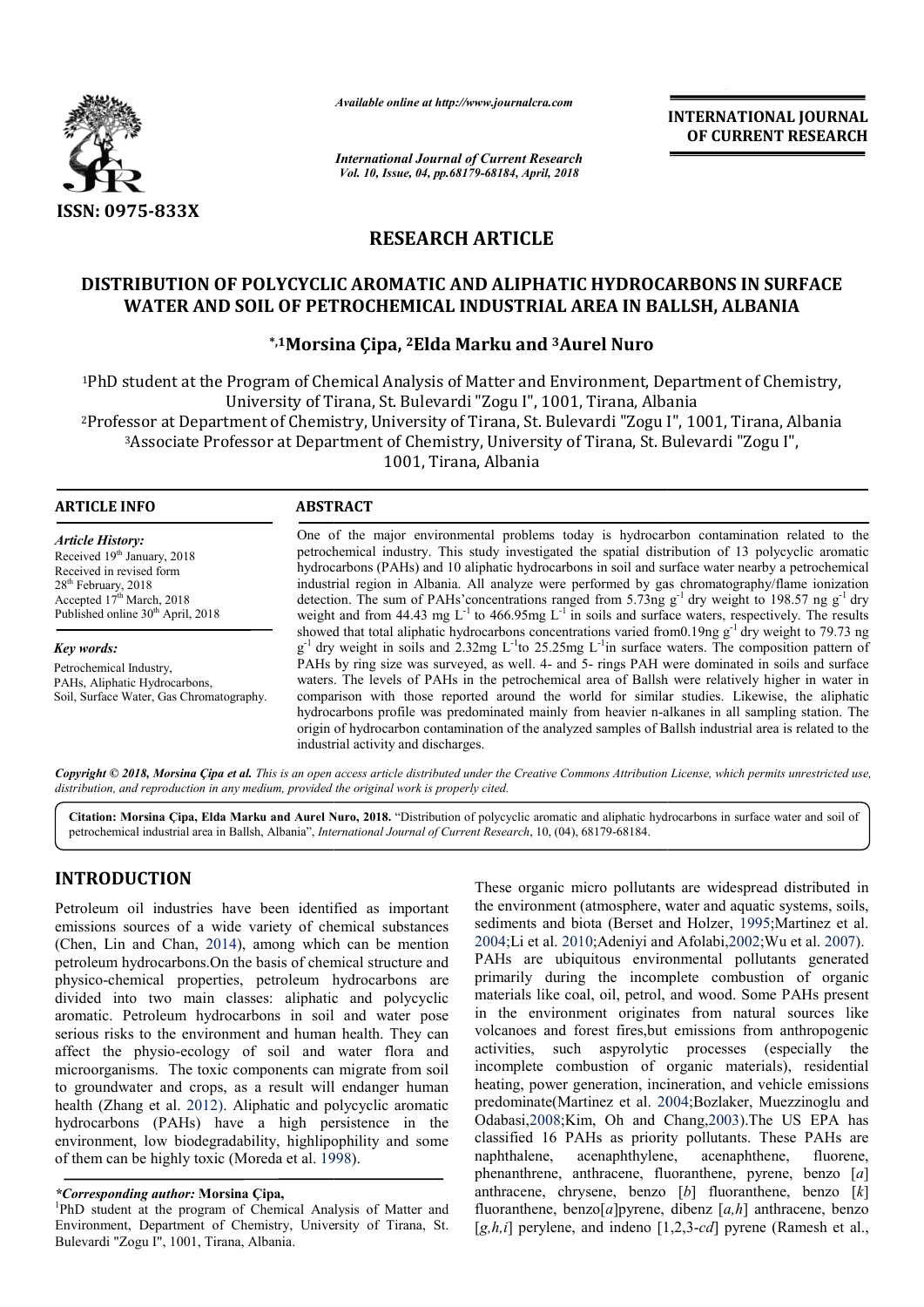2012). Chronic exposures to even low concentrations of these chemicals cause long-lastings damage such as cancer, infertility and neurotoxicity to humans and wildlife (Neal, Zhu and Foster, 2008; Brandt and Watson, 2003; Menzie, Potocki and Joseph,1992). The lower molecular weight PAHs (LMW-PAHs) are acutely toxic but non-carcinogenic, whereas the high molecular weight PAHs (HMW-PAHs) are strongly carcinogenic and mutagenic (Karlsson and Viklander,2008;Hu et al. 2008). Aliphatic hydrocarbons show risks to human health and commonly attract the attention of scientific researchers. These compounds are more likely to be isolated from the epidermis than are aromatic hydrocarbons (Baynes, Brooks and Riviere, 2000). Alkanes are responsible for pneumonia caused by inhalation of oil paraffin, folliculitis by skin contact with oil, paraffinoma or oleogranuloma by subcutaneous injection of oil, follicular lipidosis by chronic ingestion, and the accumulation of long-chain in viscera (Salvayre et al. 1988). Moreover low levels of n-alkanes can cause inflammation in an in vitro model (Zhang et al. 2014). Aliphatic hydrocarbons are photo catalytically organic compounds and constitute the bulk of crude oil, for this reason, they can be used to evaluate petroleum contamination (Zhang et al. 2012).

The oil refinery in Ballsh city is the largest refinery in Albania and produces up to one million ton of oil per year, it is located along Gjanica River in the southern part of Albania. In recent year the growth of this industry and the marketing of the petroleum products have resulted in the pollution of the environment by oil spills involving leakages from tanks and dumping of waste petroleum products. As a result, serious contamination from petroleum hydrocarbons is reported from local community for Gjanica River, water reservoir and the soil around refinery industry. The objective of the present study wasthe investigation of the hydrocarbons' presenceand distribution in the soils and surface waters nearby Ballsh petroleum refinery in Albania. Another important goal of this investigation was the creation of the first complete scientific database for the levels and health effect of these compounds in this area, to be used for comparisons in the future surveys.

## **MATERIALS AND METHODS**

#### **Study area and sample collection**

The petroleum industry area chosen for conducting this field study is located in the city of Ballsh, southern Albania. This refinery has been in operation since 1973.The soil and water sampling sites are shown in Figure1, while their exact position was recorded using the Global Positioning System. Sampling was performed in April 2016. Ten soil samples were collected at depths ranging from 0-15 cm and composited from an average of three sub-samples at each location. However, five surface water samples (0-10 cm) were gathered from Gjanica river and water reservoir near the petroleum industry. Soil and water samples were collected and stored in pre-washed in the dark amber glass bottles. Samples were transported to the laboratory in ice cool boxes and stored at 4°C before processing.

#### **Sample treatment**

Prior to GC-FID analysis, PAHs and aliphatic hydrocarbons in soil and water samples were extracted by separate methods. A portion of 1 g homogenized soil sample was weighted and extracted with 20 mL hexane: dichloromethane mixture3:1 (v/v) and sonicated for 30 minutes at 40  $^{\circ}$ C in an ultrasonic bath. Further clean-up was done on silica gel columns preeluted with hexane. After addition of the samples, the column was eluted with 20 mL hexane: dichloromethane 4:1 (v/v)and the eluate was evaporated to1 mL in Kuderna-Darnish concentrators for qualitative and quantitative analyses.An aliquot of water samples (50 mL) was extracted for 10 minutes in a separatory funnel with 40 mL hexane. The clear supernatant was transferred to glass tube and sodium sulfate anhydrous was added, to dry the organic phase from water. The Cleanup procedure was similar as soil samples.

## **Instrumental analysis**

The identification and quantification of the target hydrocarbons was performed with a GC 450 Varian gas chromatograph equipped with flame ionization detector and PTV injector. The separation was achieved with a VF-1ms capillary column (30 m x 0.33 mm i.d. 0.25  $\mu$ m). The injection volume consisted of 2μL; the injector block operated on 280 <sup>o</sup>C. The oven programme was set at 60 <sup>o</sup>C for 2 min, increased by 10 °C /min to 180 °C, then at 5 °C /min to 280 °C, followed by temperature ramp at 8  $^{\circ}$ C /min to 300  $^{\circ}$ C and maintained for 7 min. The temperature of the detector was 300 °C.

## **RESULTS AND DISSCUSION**

## **Polycyclic aromatic hydrocarbons**

The levels of the 13individual PAHs analyzed in soil and water, as well their sums of total and 8 carcinogenic PAHs are summarized in Table1. Mean PAHs values in soil samples ranged between  $0.01$ ng g<sup>-1</sup> dry weight for acenaphthylene and 60.99 ng  $g^{-1}$  dry weight for benzo [ $\alpha$ ] anthracene. Mean PAHs values in water samples ranged from  $0.01$  mg  $L^{-1}$  for acenaphthylene to 90.94 mg  $L^{-1}$  for benzo [a] anthracene. The  $\Sigma$  total PAH in soils varies from 5.73 to 198.57 ng g<sup>-1</sup> dry weight with a mean value of 90 ng g<sup>-1</sup> dry weight. On the other hand, the  $\Sigma$  total PAH in water ranged from 44.43 mg  $L^{-1}$  to 466.95 mg  $L^{-1}$  with a mean value 137.48 mg  $L^{-1}$ . The detected concentrations for 8 carcinogenic PAHs were ranged from 5.73ng  $g^{-1}$  dry weight to 198.57 ng  $g^{-1}$  dry weight and 43.34mg  $L^{-1}$  to 466.95mg  $L^{-1}$  in soil and water samples, respectively. The mean concentration for  $\Sigma$  8 carcinogenic PAHs was 90ng  $g^{-1}$  dry weight in soil and 43.34 mg  $L^{-1}$  in water samples. It is clearly observed that the HMW-PAHs are the most widespread compounds on studied samples. The higher contents of HMW-PAHs in water and soil indicates that the contamination might be caused by fresh entrance of PAHs into the water via wastewater discharge of the oil refinery and atmospheric way. For the composition study, 13 PAH compounds were divided into four groups according to their number of aromatic rings. Figure 2., Shows the 3-, 4-, 5- and 6-ring PAHdistribution for soil sampling site.

According to the obtained results, 3-ring PAHs (acenaphthylene, fluorene, anthracene and phenanthrene) weren't detected in any of the sample stations. It is clear that 4 ring PAHs (benzo[ $\alpha$ ] anthracene, chrysene and pyrene) and 5ring PAHs (perylene, benzo [b] fluoranthene, benzo [k] fluoranthene and dibenzo  $[\alpha, b]$  anthracene) were abundant at most sampling site, such as S-1, S-3, S-5 and S-10. 6-ring PAHs (indeno [1,2,3-cd]pyrene and benzo [g,h,i] perylene) had the lowest concentrations in all soil samples, and in some of them were not detected.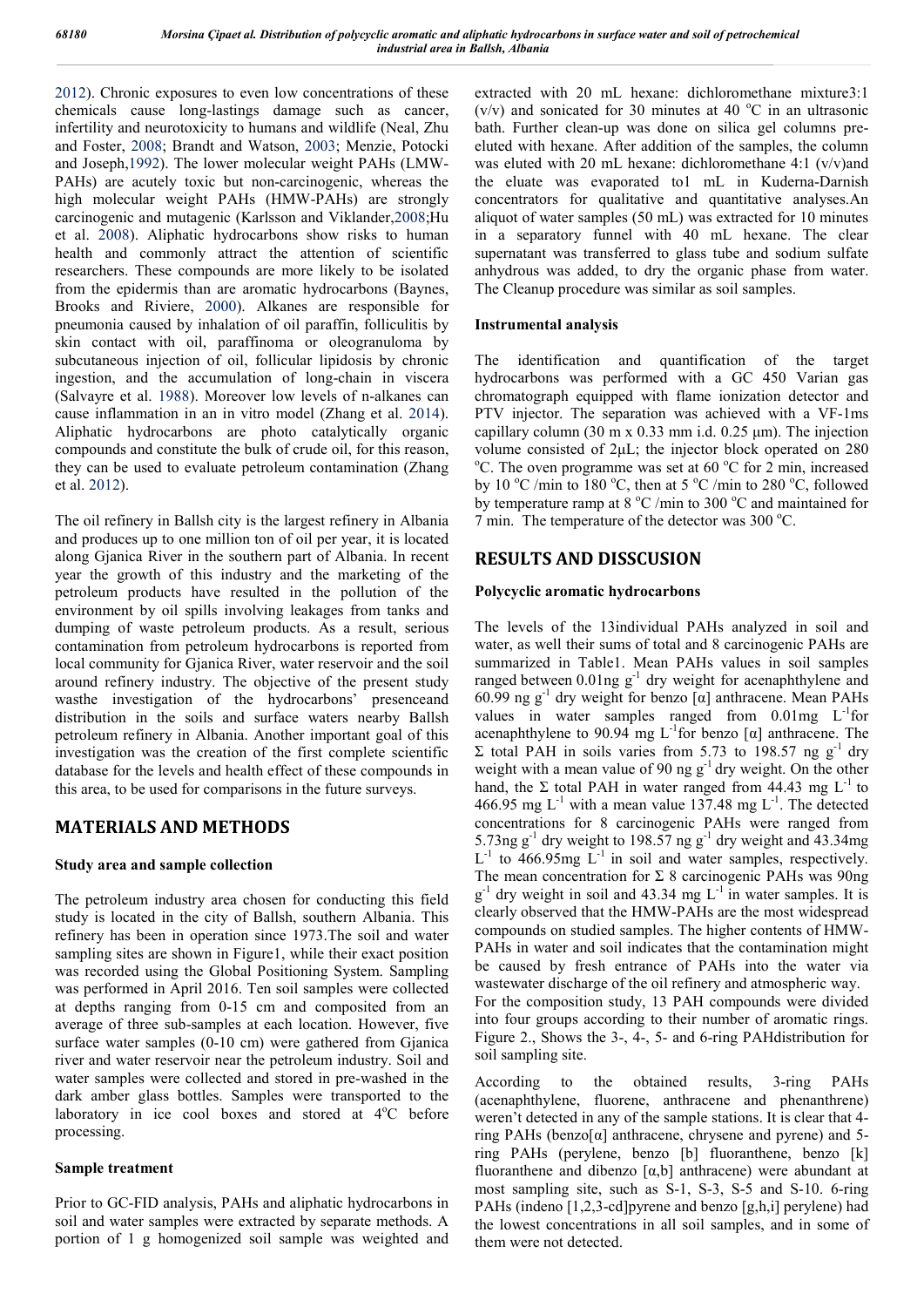

**Figure1. Location of Ballsh city on the map of Albania (on the left) and sampling station of soils and surface water nearby the petroleum industry (on the right)**

| Analyte                      | Soil Samples (ng $g^{-1}$ dry weight)<br>$n=10$ |       |                | Water Samples (mg $L^{-1}$ )<br>$n=5$ |       |        |  |
|------------------------------|-------------------------------------------------|-------|----------------|---------------------------------------|-------|--------|--|
|                              | Mean                                            | Min   | Max            | Mean                                  | Min   | Max    |  |
| Acenaphthylene               | 0.01                                            | 0.01  | 0.01           | 0.01                                  | 0.01  | 0.01   |  |
| Fluorene                     |                                                 |       |                |                                       |       |        |  |
| Phenanthrene                 |                                                 |       | $\blacksquare$ | -                                     | ۰     | ۰      |  |
| Anthracene                   |                                                 |       |                | 30.40                                 | 30.40 | 30.40  |  |
| Pyrene                       |                                                 |       |                |                                       |       |        |  |
| Benzo[a]anthracene           | 60.99                                           | 2.78  | 161.62         | 90.94                                 | 18.85 | 342.17 |  |
| Chrysene                     |                                                 | 1.88  | 1.88           | 41.54                                 | 10.45 | 72.63  |  |
| Perylene                     | 2.13                                            | 1.87  | 2.38           | 1.74                                  | 0.58  | 2.89   |  |
| Benzo[b]fluoranthene         | 12.13                                           | 0.41  | 23.85          | 13.10                                 | 5.10  | 26.67  |  |
| Benzo[k]fluoranthene         | 28.39                                           | 1.06  | 55.72          | 14.86                                 | 5.98  | 23.73  |  |
| Indeno $[1,2,3$ -cd] pyrene  | 24.99                                           | 10.72 | 39.27          | 12.41                                 | 3.36  | 21.46  |  |
| Dibenzo[a,b]anthracene       | 7.75                                            | 7.75  | 7.75           | 3.04                                  | 2.31  | 3.77   |  |
| Benzo[g,h,i]perylene         | 0.10                                            | 0.10  | 0.10           | 0.98                                  | 0.98  | 0.98   |  |
| $\Sigma$ 13 Total PAHs       | 90.00                                           | 5.73  | 198.57         | 137.48                                | 44.43 | 466.95 |  |
| $\Sigma$ 8 carcinogenic PAHs | 90.00                                           | 5.73  | 198.57         | 131.40                                | 43.34 | 466.95 |  |

**Table 1. PAHs concentration on soil and water samples from Ballsh petroleum industry, Albania.**



**Figure 2.Concentration of 3-, 4-, 5-, 6-ring in soil nearby petroleum refinery in Ballsh, Albania.**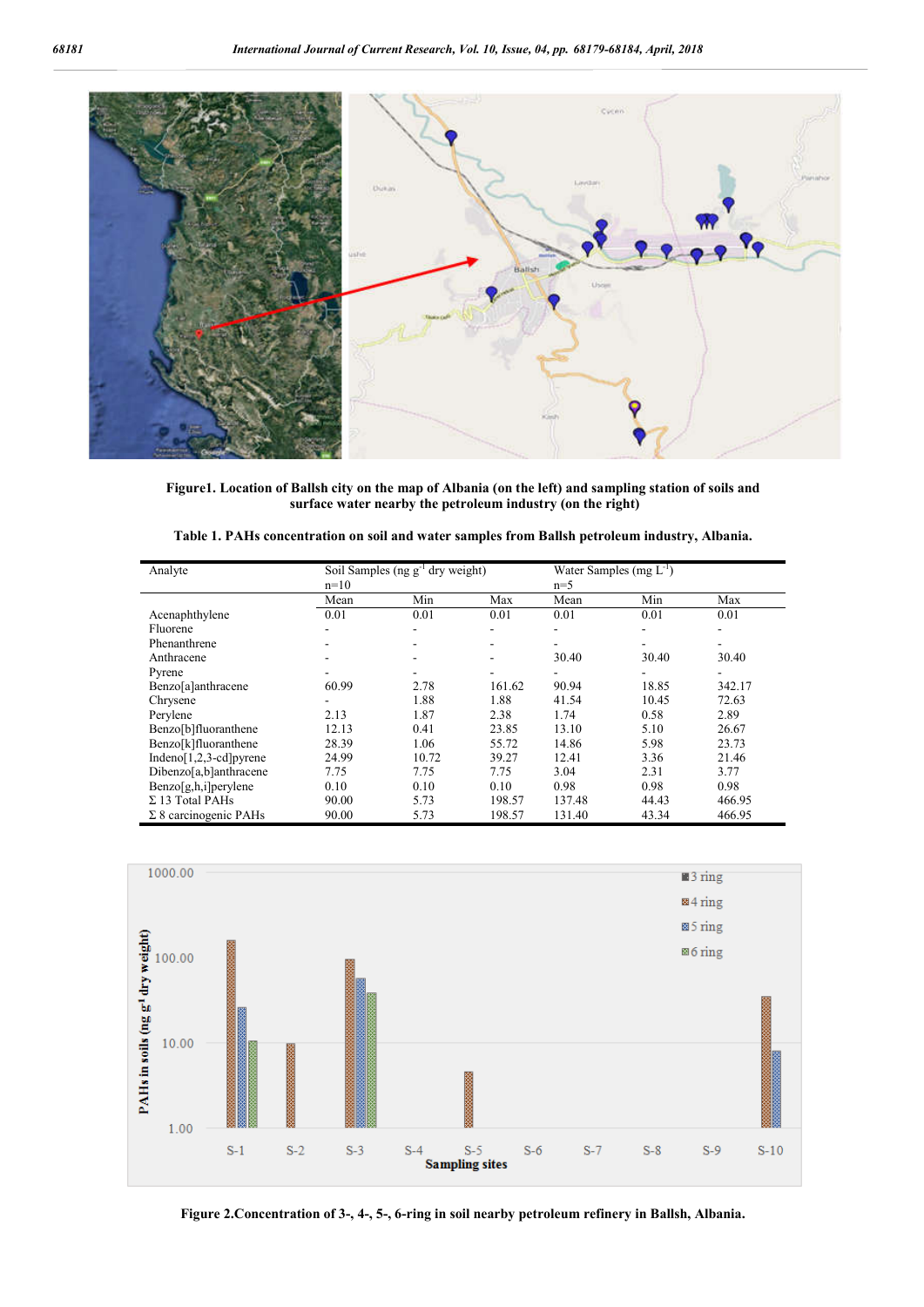

**Figure 3.Concentration of 3-, 4-, 5-, 6-ring in surface water nearby petroleum refinery in Ballsh, Albania**

Table 2. Concentration of aliphatic hydrocarbons found in soil (ng  $g^{-1}$  dry weight) and water (mg  $L^{-1}$ ) **samples from Ballsh petroleum industry, Albania**

| Analyte                      | Soil Samples (ngg <sup>-1</sup> dry weight)<br>$n=10$ |      |       | Water Samples $(mgL^{-1})$<br>$n=5$ |      |       |
|------------------------------|-------------------------------------------------------|------|-------|-------------------------------------|------|-------|
|                              | Mean                                                  | Min  | Max   | Mean                                | Min  | Max   |
| $nC_{10}$                    |                                                       |      |       | -                                   | ۰    | ۰     |
| $nC_{12}$                    |                                                       |      |       |                                     |      |       |
| $nC_{14}$                    |                                                       |      |       |                                     | ۰    |       |
| $nC_{16}$                    |                                                       |      |       |                                     |      |       |
| $nC_{18}$                    | 0.65                                                  | 0.65 | 0.65  | 0.84                                | 0.78 | 0.89  |
| $nC_{20}$                    | 4.01                                                  | 3.16 | 4.86  | 7.51                                | 7.51 | 7.51  |
| $nC_{20x}$                   |                                                       |      |       |                                     |      |       |
| $nC_{22}$                    | 24.19                                                 | 3.97 | 69.97 | 5.13                                | 0.55 | 15.47 |
| $nC_{24}$                    | 2.78                                                  | 0.19 | 6.70  | 0.86                                | 0.16 | 2.27  |
| $nC_{26}$                    | 25.91                                                 | 9.06 | 42.75 | 4.63                                | 4.63 | 4.63  |
| $\Sigma10$ TAHs <sup>a</sup> | 29.45                                                 | 0.19 | 79.73 | 9.44                                | 2.32 | 25.25 |

<sup>a</sup>TAH: Total aliphatic hydrocarbons

Moreover, in some sampling site such as S-4, S-6, S-7, S-8 and S-9 weren't identified any of the target compounds. The relatively high contaminated soils are mainly located in the area around oil well (S-1) and oil refinery (S-3, S-5). The high magnitude of HMW-PAHs, could be explained due to the fact that LMW-PAHs were gradually decreased by dilution owing to relatively high-water solubility and more easily degradation. Therefore HMW-PAHs could easily survive to reach the soils due to their low vapor pressure, low water solubility and more resistant to degradation (Sun et al. 2009). The concentration of 3-ring, 4-ring, 5-ring and 6-ring PAH in surface waters at different sampling site were illustrated in Figure 3. In terms of individual PAH composition in water, most of the target compounds were detected at all sampling sites.

The PAHs concentrations of waters are mostly dominated by 4-ring PAHs followed by 5-ring PAHs. In addition, 3-ring PAHs also show slightly dominance at W-1 sample site, which is a reservoir near an oil well, otherwise, 3-ring PAHs were not quantify in any other station. 6-ring PAHs are not determined in most of the water samples except W-1 and W-2, where the sampling was taken 300 m in the river flow after the refinery spills. The similarity pattern of PAHs contaminant abundance in surface waters and soils was contributed to the fact that petroleum products contain mainly 2-, 3- to 3-ring PAHs. 5 and 6-ring PAHs are minor constituents in crude oil and its refined products (Stogiannidis and Laane, 2015)**.**

HMW-PAHs (4-5-ring) predominated in water could be explained with fresh inflow PAHs contamination. Apart from highly industrially polluted rivers, the concentration of individual PAHs in surface and coastal waters are generally 50 ng  $L^{-1}$ (or 0.00005 mg  $L^{-1}$ ) (WHO, 1998). Concertation about this level (sometimes into the 10  $\mu$ g L<sup>-1</sup> range) indicate contamination by PAHs mainly industrial point and atmospheric deposition and urban runoff. The concentrations of PAHs in water exceeded 10  $\mu$ g L<sup>-1</sup>, suggesting that the water was heavily contaminated by PAHs. The total PAHs concentrations found in water in Ballsh are several orders of magnitude higher than those detected in some European river water (Sorell, Brass and Reding, 1980].

#### **Aliphatic hydrocarbons**

The levels of the 10 individual aliphatic hydrocarbons identified and quantified in soil and water samples are illustrated in Table1. Mean n-alkanes values in soil ranged between 0.65 ng  $g^{-1}$  dry weight for nC<sub>18</sub>to 24.19 ng  $g^{-1}$  dry weight for  $nC_{22}$ , while the mean value in water samples varied from 0.78 mg L<sup>-1</sup> for nC<sub>18</sub>to 7.51 mg L<sup>-1</sup> for nC<sub>20</sub>.

The sum of total TAHs were ranged from 0.19 ng  $g^{-1}$  dry weight to 79.73 ng  $g^{-1}$  dry weight (mean: 29.45ng  $g^{-1}$ ) and from 2.32 mg L<sup>-1</sup> to 25.25 mg L<sup>-1</sup> (mean: 9.44mg L<sup>-1</sup>) in soil and water samples, respectively. To conclude, the most abundant constituents in soils and waters were the heavier aliphatic hydrocarbons.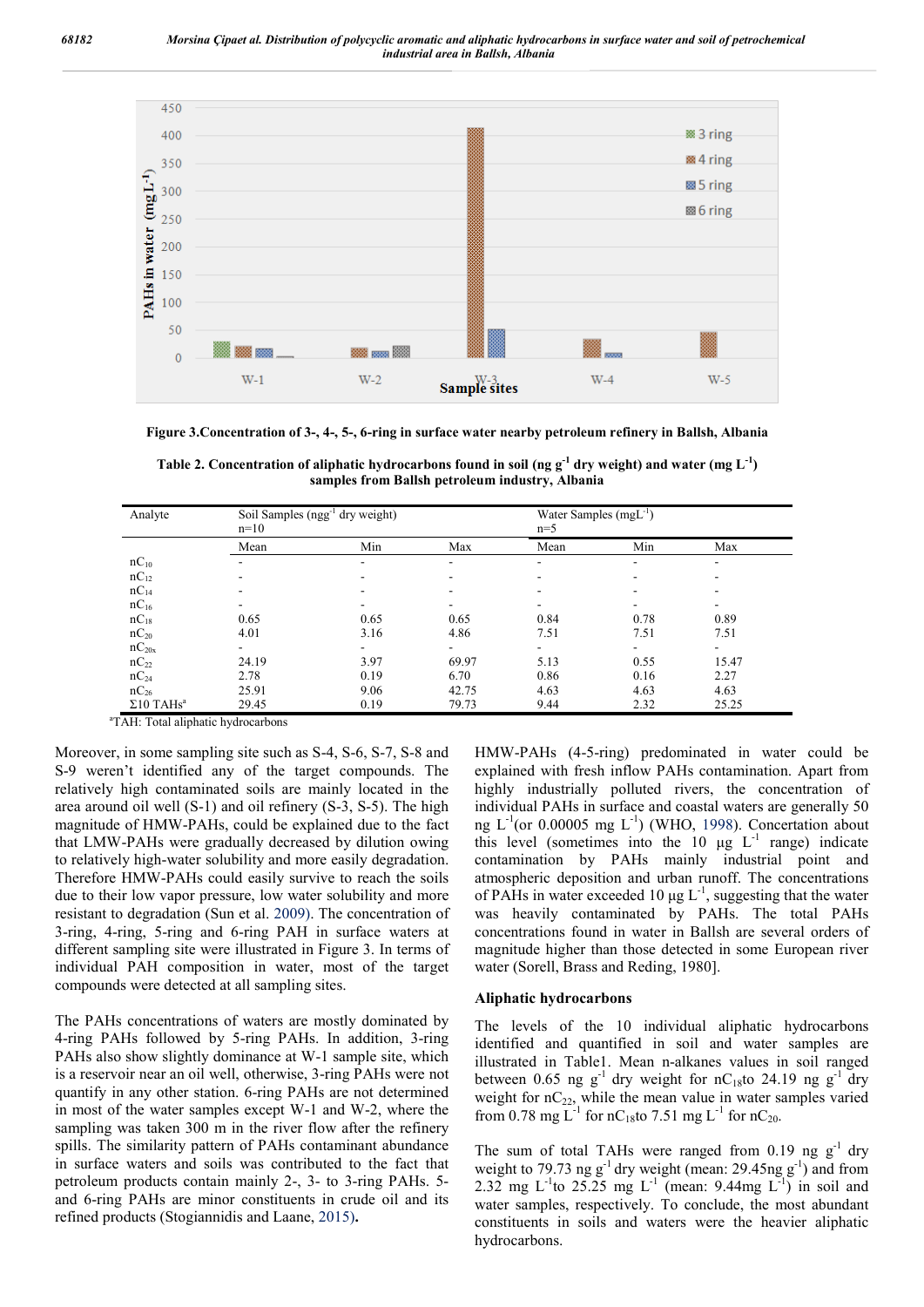Meanwhile the lighter n-alkanes were not detected in any sampling station. Aliphatic hydrocarbons distribution profile in soil and water samples is presented in Figure 4 and Figure 5, respectively. It was observed that in soil samples  $nC_{18}$  had lower concentration levels (0.65 ng g<sup>-1</sup> dry weight) than  $nC_{24}$  $(0.19-6.70$ ng g<sup>-1</sup> dry weight), nC<sub>20</sub> (3.16–4.86ng g<sup>-1</sup> dry weight),  $nC_{22}$  (3.97–69.97ng  $g^{-1}$  dry weight) winding up with the  $nC_{26}(9.06 - 69.97ng g<sup>-1</sup>$  dry weight). The prominent analytes in water were approximately similar with soil. The concentration levels for waters were  $0.78$ mg L<sup>-1</sup> - 0.89 mg L<sup>-</sup> <sup>1</sup> for nC<sub>18</sub>, 0.16mg L<sup>-1</sup>-2.27 mg L<sup>-1</sup> for C<sub>24</sub>, 4.63mg L<sup>-1</sup> fornC<sub>26</sub>, 7.51mg  $L^{-1}$  forn $C_{20}$ , and thereafter with 0.55mg  $L^{-1}$  - 15.47mg  $L^{-1}$  forn $C_{22}$  It was observed that in both types of samples, the  $nC_{22}$  was found as the major compound. The heavier n-alkanes constitute the group of compounds which are present in the higher concentrations. Most probably this is because of fresh oil entering the topsoil and surface waters.

#### **Conclusion**

This study documents the first comprehensive analysis of PAH and aliphatic hydrocarbons in soil and surface water samples near petroleum industry located in Ballsh, Albania. The PAHs group profile reveals that the high molecular weight compounds (4- and 5-rings) dominated in soil and water samples. Because of the fact that some of them are carcinogenic, there is a concern regarding the risk their present for the environment and human health in Ballsh area. The results manifested that the levels of PAHs were relatively high in Gjanica river waters compared with other rivers in the world. The dominant sources of PAH appear to be the oil spills and wastewater discharge. The aliphatic hydrocarbons profile was similar between soil and water samples, heavier n-alkanes predominate in all samples. Moreover, the most abundant analyte was  $nC_{22}$  in both type samples. Information from this study could be useful in designing future strategies for environmental protection and management of the petroleum industry in Ballsh.

#### **REFERENCES**

- Adeniyi A.A., Afolabi J.A., 2002. Determination of Total Petroleum Hydrocarbons and Heavy Metals in Soils within the Vicinity of Facilities Handling Refined Petroleum Products in Lagos Metropolis. *Environment International* 28(1–2): 79–82.
- BaynesR.E., Brooks J.D., Riviere J.E., 2000.Membrane Transport of Naphthalene and Dodecane in Jet Fuel Mixtures. 8: 225–238.
- Berset J.D., Holzer R., 1995. Organic Micropollutants in Swiss Agriculture: Distribution of Polynuclear Aromatic Hydrocarbons (PAH) and Polychlorinated Biphenyls (PCB) in Soil, Liquid Manure, Sewage Sludge and Compost Samples; a Comparative Study. *International Journal of Environmental Analytical Chemistry* 59(2–4): 145–165.
- Bozlaker A., Muezzinoglu A., Odabasi M., 2008. "Atmospheric Concentrations , Dry Deposition and Air – Soil Exchange of Polycyclic Aromatic Hydrocarbons ( PAHs ) in an Industrial Region in Turkey. 153: 1093–1102.
- Brandt H.C.A., Watson W.P., 2003. Monitoring Human Occupational and Environmental Exposures to Polycyclic Aromatic Compounds.*Annals of Occupational Hygiene* 47(5): 349–378.
- Chen Y.M., LinW.Y., Chang C.C., 2014. The Impact of Petrochemical Industrialisation on Life Expectancy and per Capita Income in Taiwan: An 11-Year Longitudinal Study. *BMC Public Health* 14(1): 247.
- Hu J. et al. 2008. Distribution and Property of Polycyclic Aromatic Hydrocarbons in Littoral Surface Sediments from the Yellow Sea, China. *Journal of Environmental Science and Health - Part A Toxic/Hazardous Substances and Environmental Engineering* 43(4): 382–389.
- Karlsson K., Viklander M., 2008.Polycyclic Aromatic Hydrocarbons (PAH) in Water and Sediment from Gully Pots. *Water, Air, and Soil Pollution* 188(1–4): 271–282.
- Kim E.J., Oh J.E., Chang Y.S., 2003. Effects of Forest Fire on the Level and Distribution of PCDD/Fs and PAHs in Soil. *Science of the Total Environment* 311(1–3): 177–189.
- Li J. et al. 2010. Polycyclic Aromatic Hydrocarbons in Water, Sediment, Soil, and Plants of the Aojiang River Waterway in Wenzhou, China. *Journal of Hazardous Materials* 173(1–3): 75–81.
- Martinez E., Gros M., Lacorte S., Barceló D., 2004. Simplified Procedures for the Analysis of Polycyclic Aromatic Hydrocarbons in Water, Sediments and Mussels. *Journal of Chromatography A* 1047(2): 181–188.
- Menzie C.A., Potocki B.B., Joseph S., 1992. Exposure to Carcinogenic PAHs in The Environment. *Environmental Science and Technology* 26(7): 1278–1284.
- Moreda J.M. et al. 1998. Chromatographic Determination of Aliphatic Hydrocarbons and Polyaromatic Hydrocarbons (PAHs) in a Sewage Sludge. *Science of The Total Environment* 220(1): 33–43.
- Neal M.S., Zhu J., Foster W.G., 2008. Quantification of Benzo[a]pyrene and Other PAHs in the Serum and Follicular Fluid of Smokers versus Non-Smokers. *Reproductive Toxicology* 25(1): 100–106.
- Ramesh A., Archibong A.E., Hood. D.B., Guo Z., Loganathan B.G., 2012. Environmental Global Distribution and Human Health Effects of Polycyclic Aromatic Hydrocarbons.
- Salvayre R.,et al. 1988. A New Human Pathology with Visceral Accumulation of Long-Chain N-Alkanes; Tissue Distribution of the Stored Compounds and Pathophysiological Hypotheses. *Biochimica et Biophysica Acta (BBA)/Lipids and Lipid Metabolism* 958(3): 477–483.
- Sorrell R.K.,Brass H.J., Reding R., 1980. A Review of Occurrences Andtreatment of Polynuclear Aromatic Hydrocarbons in Water. *Environment International* 4: 245– 254.
- Stogiannidis E. Laane R., 2015. Reviews of Environmental Contamination and Toxicology Source Characterization of Polycyclic Aromatic Hydrocarbons by Using Their Molecular Indices: An Overview of Possibilities. 234.
- Sun J.H., et al. 2009. Distribution of Polycyclic Aromatic Hydrocarbons (PAHs) in Henan Reach of the Yellow River, Middle China. *Ecotoxicology and Environmental Safety* 72(5): 1614–1624.
- WHO, 1998. Polynuclear aromatic hydrocarbons. Guidelines for Drinking-Water Quality, 2nd edition. Addendum to Vol.2 Health Criteria and Other Supporting Information. *World Health Organization, Geneva*. 123–152
- Wu S.P., et al. 2007. Characterization of TSP-Bound N-Alkanes and Polycyclic Aromatic Hydrocarbons at Rural and Urban Sites of Tianjin, China. *Environmental Pollution* 147(1): 203–210.
- Zhang J., et al. 2012. Distribution and Sources of Petroleum-Hydrocarbon in Soil Profiles of the Hunpu Wastewater-